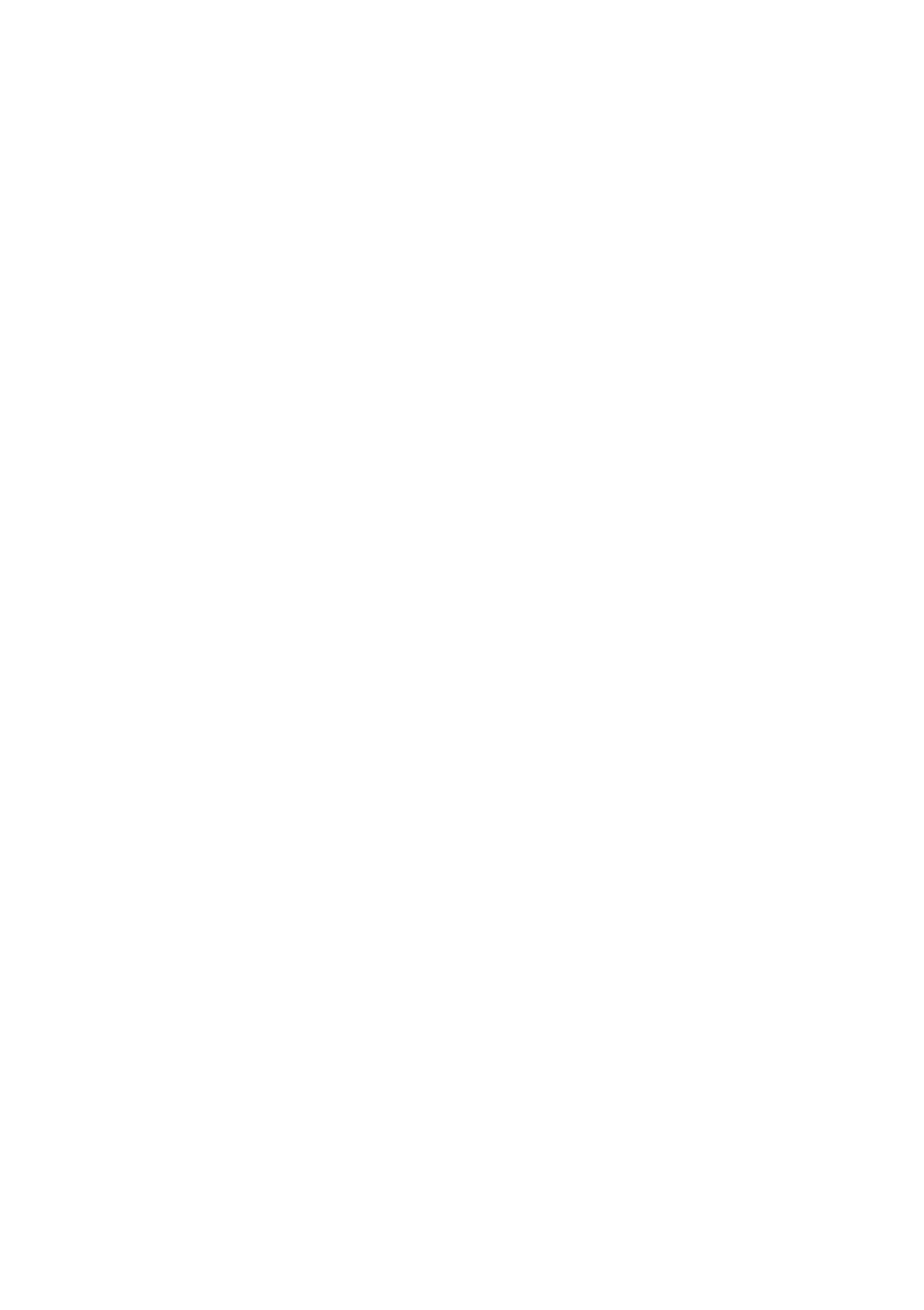#### **PRESENTAZIONE**

**I Corsi IAN DONALD, SIEOG E AOGOI** sono un appuntamento ben consolidato che ogni anno vedono la presenza a Cagliari dei più rappresentativi e illustri specialisti nazionali e internazionali nel campo dell'ecografia e della medicina perinatale.

La **Ian Donald Inter-University School of Medical Ultrasound, fondata nel 1982 dallo scienziato inglese Ian Donald,** con **oltre 150 Scuole e Direttori** in tutto il mondo, si arricchisce ogni anno di nuove Scuole Internazionali ed ha lo scopo di insegnare, migliorare e scambiare informazioni scientifiche e cliniche sulla ultrasonografia in ostetricia, ginecologia e perinatologia nei paesi più avanzati e quelli in via di sviluppo.

Il Corso SIEOG avrà l'apporto delle migliori competenze in materia da parte dei relatori italiani e stranieri *sarà un momento di riflessione sulle Anomalie Fetali di Dubbia Interpretazione, le Patologie Fetali Evolutive ed il Ritardo di Crescita Fetale Precoce e Tardivo.*

**Il Corso AOGOI** sarà un momento di confronto sugli Screening in Ostetricia anche alla luce delle nuove problematiche scientifiche, etiche, legali e sociali.

*Gli argomenti saranno di grande attualità e impatto diagnostico e clinico in modo da dare risposte adeguate ai giovani e più esperti ostetrici e ginecologi sardi e della penisola.*

Con un **Affettuoso Benvenuto** vi aspettiamo numerosi e desiderosi di apprendere e scambiare nuove conoscenze che potranno arricchire la nostra pratica clinica quotidiana in difesa della salute della donna, della coppia e del nascituro.

#### **PRESENTATION**

**The Courses of the IAN DONALD SCHOOL, of SIEOG and of AOGOI** have become a traditional annual appointment that welcomes the most eminent and emblematic Italian and international experts in the field of ultrasound and perinatal medicine to Cagliari each year.

The **Ian Donald Inter-University School of Medical Ultrasound, founded in 1982 by an English scientist Ian Donald,** has more than **150 School branches and Directors** all over the world and aims to teach, improve and exchange scientific and clinical information on ultrasound in obstetrics and gynecology both in developed and developing countries.

The **SIEOG Course** will be joined by the best national and international experts in the field who will provide expert knowledge on *Tips and Tricks in 2nd Trimester US Scan, Fetal Evolutive Diseases, Early and Late Fetal Growth Restriction.*

The **AOGOI Course** will discuss topics on Screening in Obstetrics considering also the new scientific, ethical, legal and social issues.

*The topics will be up-to-date and of considerable diagnostic and clinical impact in order to provide answers to the young Sardinian and Italian obstetricians and gynecologists.*

We hope to meet you with a **Warm Welcome** on this important scientific occasion in order to exchange and enrich the knowledge of recent ultrasound advances and the science and art of ultrasound scanning in our daily clinical practice for the benefit of women, couples and newborns.



**G. Monni Director Ian Donald Europe**



**A. Iuculano SIEOG President**



**V. De Robertis SIEOG CouncIllor**



**E. Viora AOGOI President**



**G. Peppi AOGOI Coordinator Sardinia**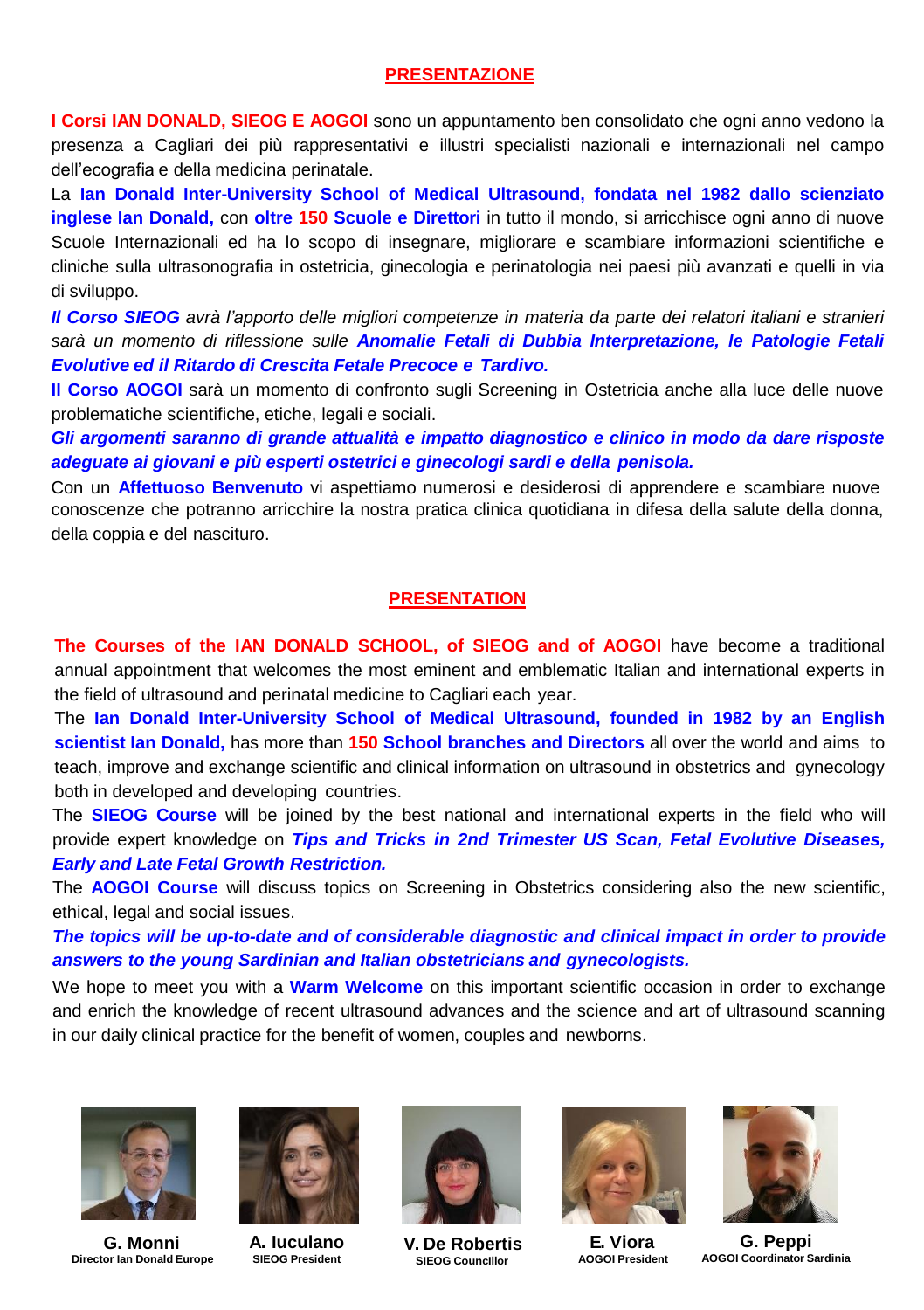## **SEGRETERIA SCIENTIFICA**

Struttura Complessa di Ginecologia e Ostetricia. Diagnosi Prenatale e Preimpianto, Terapia Fetale Ospedale Pediatrico Microcitemico "A. Cao" Azienda Ospedaliera Brotzu Via Jenner s/n – 09121 Cagliari Tel. 070.5296.5546/7 Fax 070.5296.5514 E-mail: [prenatalmonni@tiscali.it](mailto:prenatalmonni@tiscali.it)

# **SCIENTIFIC SECRETARIAT**

Dept. of Obstetrics and Gynecology, Prenatal and Preimplantation Genetic Diagnosis Microcitemico Pediatric Hospital "A. Cao" Azienda Ospedaliera Brotzu Via Jenner s/n – 09121 Cagliari Tel. 070.5296.5546/7 Fax 070.5296.5514 E-mail: [prenatalmonni@tiscali.it](mailto:prenatalmonni@tiscali.it)

## **SEGRETERIA ORGANIZZATIVA**

**MetaSardinia S.r.l.s** Via dell'Abbazia, 33 - 09129 Cagliari Tel/Fax. 070/311 14 64 e-mail: [segreteria@metasardinia.it](mailto:segreteria@metasardinia.it) [www.metasardinia.it](http://www.metasardinia.it/)

## **ORGANIZING SECRETARIAT**

**MetaSardinia S.r.l.s** Via dell'Abbazia, 33 - 09129 Cagliari Tel/Fax. 070/311 14 64 e-mail: [segreteria@metasardinia.it](mailto:segreteria@metasardinia.it) [www.metasardinia.it](http://www.metasardinia.it/)

## **ECM**

Il Corso è accreditato per: Medici Chirurghi (Ginecologia e Ostetricia, Pediatria, Pediatria di libera scelta, Neonatologia, Medici di famiglia), Ostetriche e Biologi Obiettivo formativo: linee guida – protocolli – procedure Provider Metasardinia srls – ID 4582 **Responsabile Scientifico dell'evento: Giovanni Monni**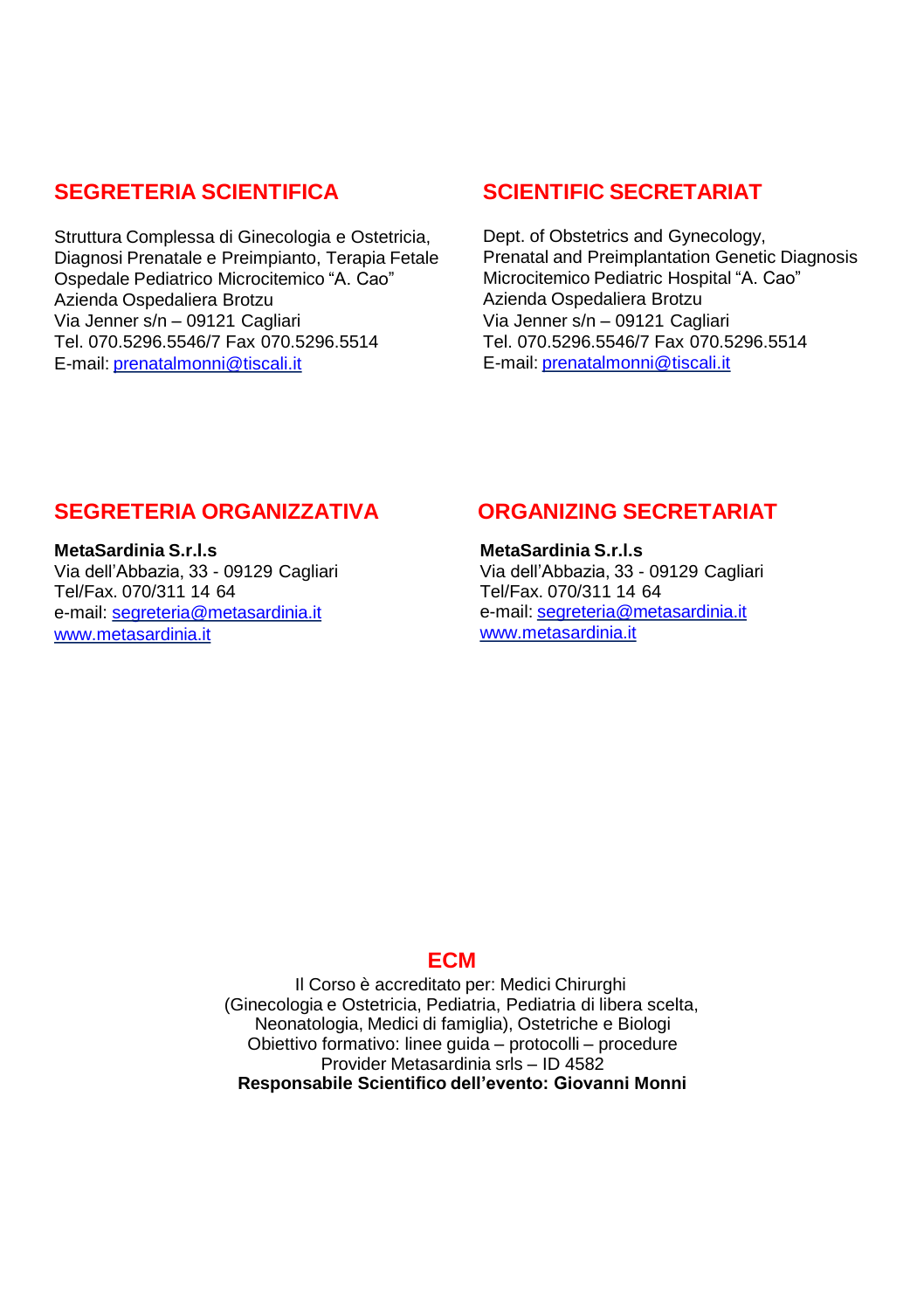## **IAN DONALD INTER-UNIVERSITY SCHOOL OF MEDICAL ULTRASOUND**

#### **General Directors: ASIM KURJAK** (Croatia), **FRANK CHERVENAK** (USA), **EBERHARD MERZ**(Germany)

**Regional Directors: Giovanni Monni** (Europe), **Jaideep Malhotra** (Indian Subcontinent), **Toshiyuki Hata** (Asia and Oceania), **Ana Bianchi** (Latin America), **Abdallah Adra** (Arabic World), **Syed Amir Gilani**  (Central Asia), **Miroslaw Wielgos** (West Europe)

**ExecutiveBoard:**

**Secretariat:**

**S. Plavsic Kupesic** (USA), **R. K. Pooh** (Japan), **P. Antsaklis** (Greece), **W. Sepulveda** (Chile), **M. Stanojevic** (Croatia), **T. Watanagara** (Thailand), **S. Panchal** (India)

Jadranka Cerovec(Croatia)

# **Directors of 150 National Branches**

Abdulkadir A. (Ethiopia) Abrahamyan R.(Armenia) Abushama M. (Qatar) AbdeljawadF.J.(Palestine) AdamovaG.(Macedonia) AdraA.(Lebanon) Aflatoonian A.(Iran) Afroz S.(Bangladesh) Aguilar N.(Columbia) AhmedB.(Qatar) Aliyu L.D.(Nigeria) Al BaharA.(UAE) AlKuwari M.(UAE) Amaral W.(Brazil) Amour Sultan S.AlRiyami (Oman) DayaS.(Canada) Antsaklis A. (Greece) Antsaklis P.(Greece) Appiah-Sakyi K.(Ghana) Arab H. A. (SaudiArabia) Arlauskiene A. (Lithuania) Ashmaig Khalifa A.L (Sudan) DosedlaE.(Slovakia) Athanasiadis A. (Greece) Ayala Yanez R. (Mexico) BachàArbajè F.(Dom. Rep.) ElmahaishiM.S.(Libya) BanuF. (India) Bashmakova N. (Russia) Bayari M. (Morocco) Belotserkovtseva L.(Russia) FouedjioJ.H.(Cameroon) Bianchi A. (Uruguay)

GonzalesArias F.(Venezuela) Bustillos-Villavicencio J.(CostaRica) De Lancer Despradel J. (Dom.Rep.) Khodjaeva M. (Uzbekistan) BlbulyanA.(Armenia) BlbulyanT. (Armenia) Bondarenko N.(Russia) Brincat M.P. (Malta) CaldaP.(CzechRep.) Cassis Martinez R.(Ecuador) ChaabaneM.N. (Tunisia) Chen M. (China) ChingHuaHsiao W.(Taiwan) Comas C. (Spain) CrnogoracS.(Montenegro) D'Addario V. (Italy) DaullxhiuT.(Kosovo) Degtyareva M. (Russia) Della Zazzera V. (Canada) DelicT.(Bosnia&Herzegovina) Dimitrov R.G. (Bulgaria) DuanT. (China) El EbrashyA. (Egypt) EsinS.(Turkey) FerchiouCherifM.(Tunisia) Filippini M. (S.Marino) Friptu V.(Moldova)

Gaber AbdEl MottalebG.(UAE) GahramanliF. (Azerbaijan) Garcia Santacruz M.V. (Honduras) Gilani S.A.(Pakistan) Gliozheni O. (Albania) GuzmanA. (Peru) Hamer J.(Argentina) HassaballahO.B.(Chad) Huertas TacchinoE.(Peru) HueslerCharles M.(Switzerland) Illescas Molina T.(Spain) JacquemardF.(France) KalievaL.(Kazakhstan) KasimovaN.(Uzbekistan) Kharmach M. (Marocco) KimG.J.(Korea) Kim Y.N. (Korea) KnezJ.(Slovenia) KwokYinL.(HongKong) Liao A.(Brazil) LinTanS.(Canada) Liubic A. (Serbia) MakogonA.(Russia) Malhotra N. (India) Malhotra. (India) MatiasA.(Portugal) Matule D. (Latvia)

MauadF.F.(Brazil) Merz E.(Germany) MikhailovA.(Russia) MolinaGiraldoS.(Colombia) SpalldiBarisicL.(Croatia) MonniG.(Italy) MoreiradeSa R.A.(Brazil) Moreira Neto R.(Brazil) Munim S.(Pakistan) PanchalS.(India) Papitashvili A.(Georgia) PappZ.(Hungary) Pavlova N. (Russia) PenzhoyanG.A.(Russia) Petrova T.(Russia) PoohR.K.(Japan) QuinteroR.(USA) Rajan K.(Oman) RaneA.(Australia) ReylesR. (Philippines) Res Muravec U. (Slovenia) RuotiCosp M.A.(Paraguay) SabrY.S. (Saudi Arabia) SalimA.(Indonesia) SchweinfurthA.K.E.(Honduras) VilleY.(France) Viora E.(Italy) SelvanG. (India) SenC.(Turkey) Sentilhes L. (France) SepulvedaW.(Chile) Serra B.(Spain)

Shrestha H.K. (Nepal) SibincicS. (Bosnia&Herzegovina) SichinavaL. (Russia) Sridevi K.V.(India) StamatianF.(Romania) Sulaiman Youssif F.(Bahrain) SuldsurenN.(Mongolia) SylaB.(Kosovo) SylejmaniS.(Kosovo) Szyrko F.(Estonia) TanosV.(Cyprus) Thekrallah F.M. A. (Jordan) TinjicS.(Bosnia&Herzegovina) TkachenkoA. (Ucraine) ToNguyen H.(Vietnam) Troyano E.(Brazil) Troyano Luque J.(Spain) UmranikarS.(UK) UrjindelgerT.(Mongolia) VdovychenkoY.P.(Ucraine) Viet Thanh P.(Vietnam)<br>Ville Y.(France) VladareanuR.(Romania) VlaisavljevicV.(Slovenia) VotoL.(Argentina) Wahaaj M.H.(Afghanistan) WataganaraT.(Thailand) WielgosM.(Poland) Yabes-AlmiranteC.(Filippines) ZalelY.(Israel) ZaludI. (USA)

**…andmoretojoin**

#### **Objectives of the School**

#### *Topromote*

-the science and art of ultrasound scanning

-research and education in the field of medical ultrasound

-continuous training in ultrasound and facilitate the dissemination of information, especially by scientific publications, including Donald School Journal of Ultrasound in Obstetrics and Gynecology

*To provide* expert advice to those entering the field of ultrasound

*To increase* knowledge of methodology for implementing recent ultrasound advances

*To contribute* to the improvement of teaching standards by the introduction of computer technology and devices for telemedicine The Ian Donald School is designed to address the needs of a clinician who has some experience in diagnostic ultrasound, but needs additional knowledge and practice in recent sonographic developments in both obstetrics and gynecology

#### **SIEOG** *(Società Italiana di Ecografia Ostetrica e Ginecologia)*

**President:** A. Iuculano, **Past President** G. Rizzo, **Vice-Presidents:** T. Ghi, A. Sciarrone; **Secretary:** F. Labate; **Councillors:** V.De Robertis, G.M. Maruotti, R. Musone, E. Periti, S. Visentin; **Treasurer:** N. Chianchiano; **Coordinator Sardinia:** G. Serra

#### **AOGOI** *(Associazione Ostetrici Ginecologi Ospedalieri Italiani)*

**President:** E. Viora, **Vice Presidents:** E. Bergamini, MG. Salerno, **Secretary:** A.Chiantera, **Councillors:** L. Alio, GF. Jorizzo; M. Silvestri, **Treasurer:** C. Stigliano, **Coordinator Sardinia:** G. Peppi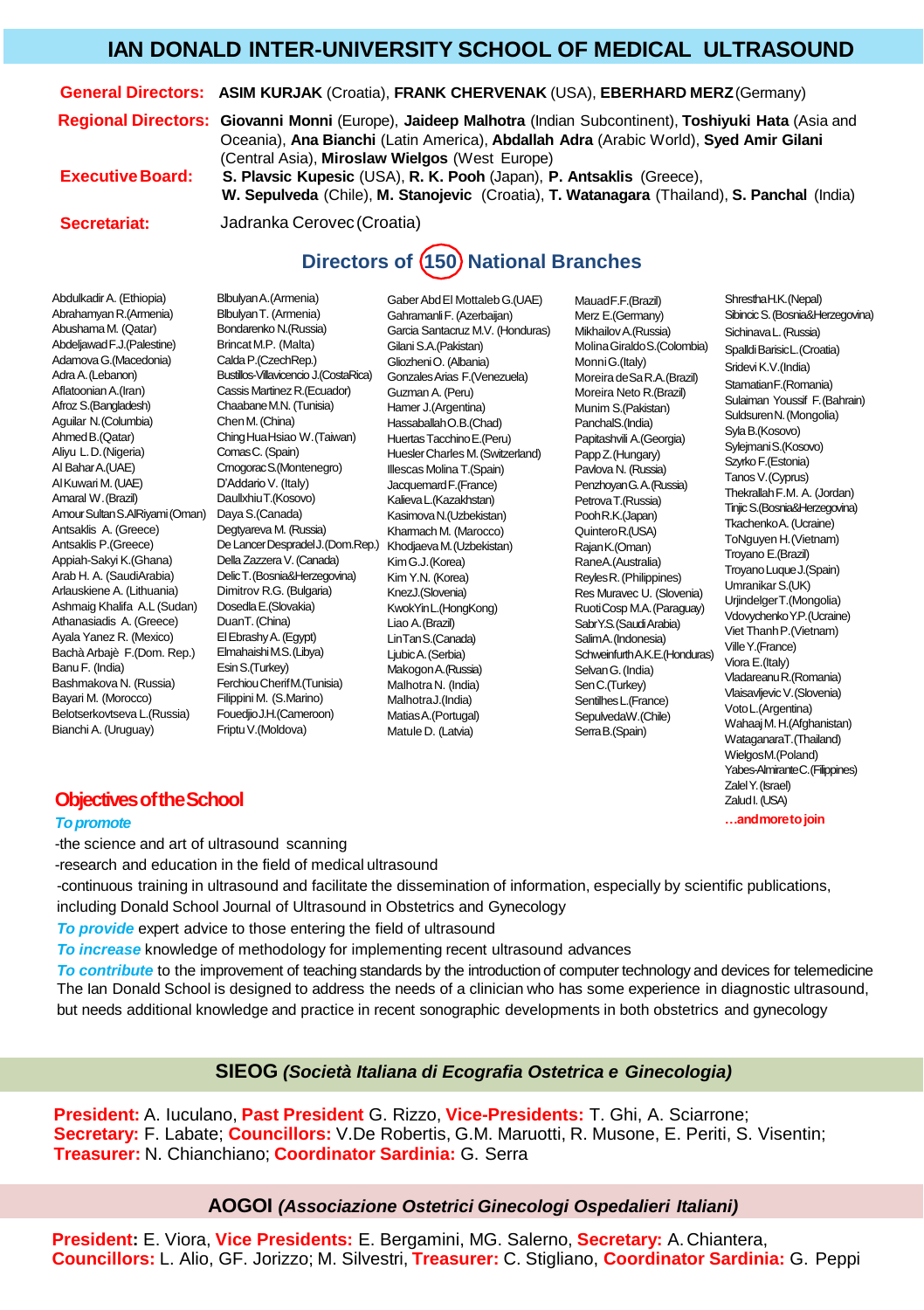# **ITALIAN SPEAKERS AND CHAIRMEN**

Stefano Angioni (Cagliari) Domenico Arduini (Roma) Enea Atzori (Iglesias) Luigi Atzori (Cagliari) Carolina Axiana (Cagliari) M.Grazia Cabitza (Magistrato Civile, Cagliari) Giuseppe Calì (Palermo) Mario Campogrande (Torino) Valeria Caredda (Cagliari) Daniele Caria (Magistrato Penalista, Cagliari) Giuseppina Cau (Cagliari) Pierluigi Cherchi (Sassari) Giuseppe Chessa (Cagliari) Nicola Chianchiano (Palermo) Antonio Chiantera (Napoli) Eleonora Coccollone (Cagliari) Valentina Corda (Cagliari) Riccardo Cornaghi (Broker Ass., Milano) Rossana Contu (Cagliari) Vincenzo D'Addario (Bari) Valentina De Robertis (Bari) Salvatore Dessole (Sassari) Giuseppe Ettore (Catania) Vassilios Fanos (Neonatologo, Cagliari) Francesco Fiorentino (Genetista, Roma) Marcella Floris (Cagliari) Stefania Fratta (Cagliari) Tiziana Frusca (Parma) Tullio Ghi (Parma) Stefano Guerriero (Cagliari) Rosa Maria Ibba (Cagliari) Ambra Iuculano (Cagliari) Francesco Labate (Palermo) Rosalba Lai (Cagliari) Giovanni La Sala (ReggioEmilia) Antonio Macciò (Cagliari) Fabiola Manca (Cagliari) Luisella Manca (Cagliari)

Giuseppe Maria Maruotti (Napoli) Pasquale Martinelli (Napoli) Giuseppe Masnata (Pediatra, Cagliari) Enrico M. Mastinu (Avv. Giuslavorista, Cagliari) Gian Benedetto Melis (Cagliari) Giovanni Monni (Cagliari) Maria Carla Monni (Cagliari) Valeria Motzo (Magistrato Contabile, Cagliari) Angelo Multinu (Nuoro) Federica Murgia (Chimica, Cagliari) Rosalia Musone (Caserta) Antonio Novelli (Genetista, Roma) Dario Paladini (Genova) Anna Maria Paoletti (Cagliari) Cristina Peddes (Cagliari) Giangavino Peppi (Olbia) Enrico Periti (Firenze) Nicola Persico (Milano) Carlo Pilia (Avv. Civilista, Cagliari) Matteo Pinna (Avv. Penalista, Cagliari) Nicola Pirastu (Cagliari) Maria L. Pisaturo (Potenza) Manuela Porcu (Laboratorio, Cagliari) Federico Prefumo (Brescia) Giuseppe Rizzo (Roma) Antonio Rubattu (Olbia) Andrea Sciarrone (Torino) Paolo Scollo (Catania) Silvia Sedda (Genetista, Cagliari) Giorgia Serra (Cagliari) Antonio Succu (Oristano) Fabrizio Taddei (Rovereto) Roberto Tumbarello (Cardiologo Pediatrico, Cagliari) Filippo Maria Ubaldi (Roma) Elsa Viora (Torino) Silvia Visentin (Padova) Paolo Virdis (Sassari) Nicola Volpe (Parma) Paolo Volpe (Bari)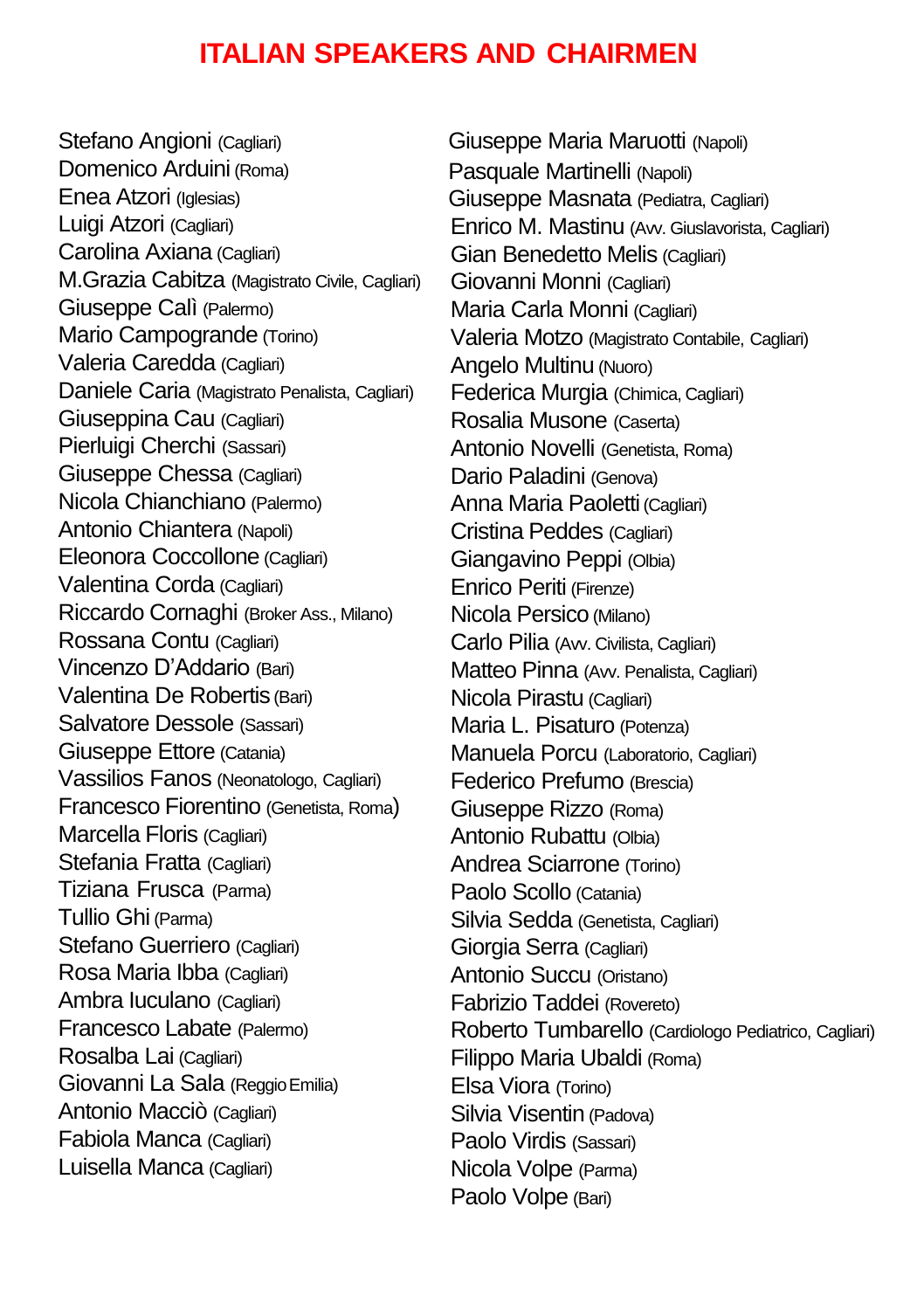# **INTERNATIONAL SPEAKERS**



**Aris Antsaklis**  Professor Ob/Gyn University of Athens Past President WAPM Greece



**Apostolos Athanasiadis**  Professor Ob/Gyn University of Thessaloniki President S. E. European Society of Perinatal Medicine **Greece** 



**Pavel Calda**  Professor Ob/Gyn University of Prague Czech Republic



**Frank Chervenak**  Professor Ob/Gyn, Director Ian Donald School President International Society "The Fetus as A Patient" New York - USA



**Jan Deprest**  Professor Ob/Gyn University of Leuven Belgium



**Orion Gliozheni**  Professor Ob/Gyn University of Tirana Albania



**Asim Kurjak**  Professor Ob/Gyn University of Zagreb Director Ian Donald School President IAPM Croatia



**Renato Moreira de Sà**  Professor Ob/Gyn University of Rio de Janeiro Brazil



**Daniel Muresan**  Professor Ob/Gyn University of Cluj-Napoca Romania



**Sonal Panchal**  Professor Ob/Gyn Ahmedabad - India



**Milan Stanojevic**  Professor Neonatology University of Zagreb President WAPM Croatia



**Pranav Pandya**  Professor Ob/Gyn University College London - UK



**Ritsuko Pooh**  Professor Ob/Gyn Osaka - Japan



**Jean Marie Wenger**  Professor Ob/Gyn University Hospital, Geneva Switzerland



**Nora Zymberi** Professor Ob/Gyn Pristina – Bruxelles Kosovo-Belgium



**Loic Sentilhes**  Professor Ob/Gyn Bordeaux - France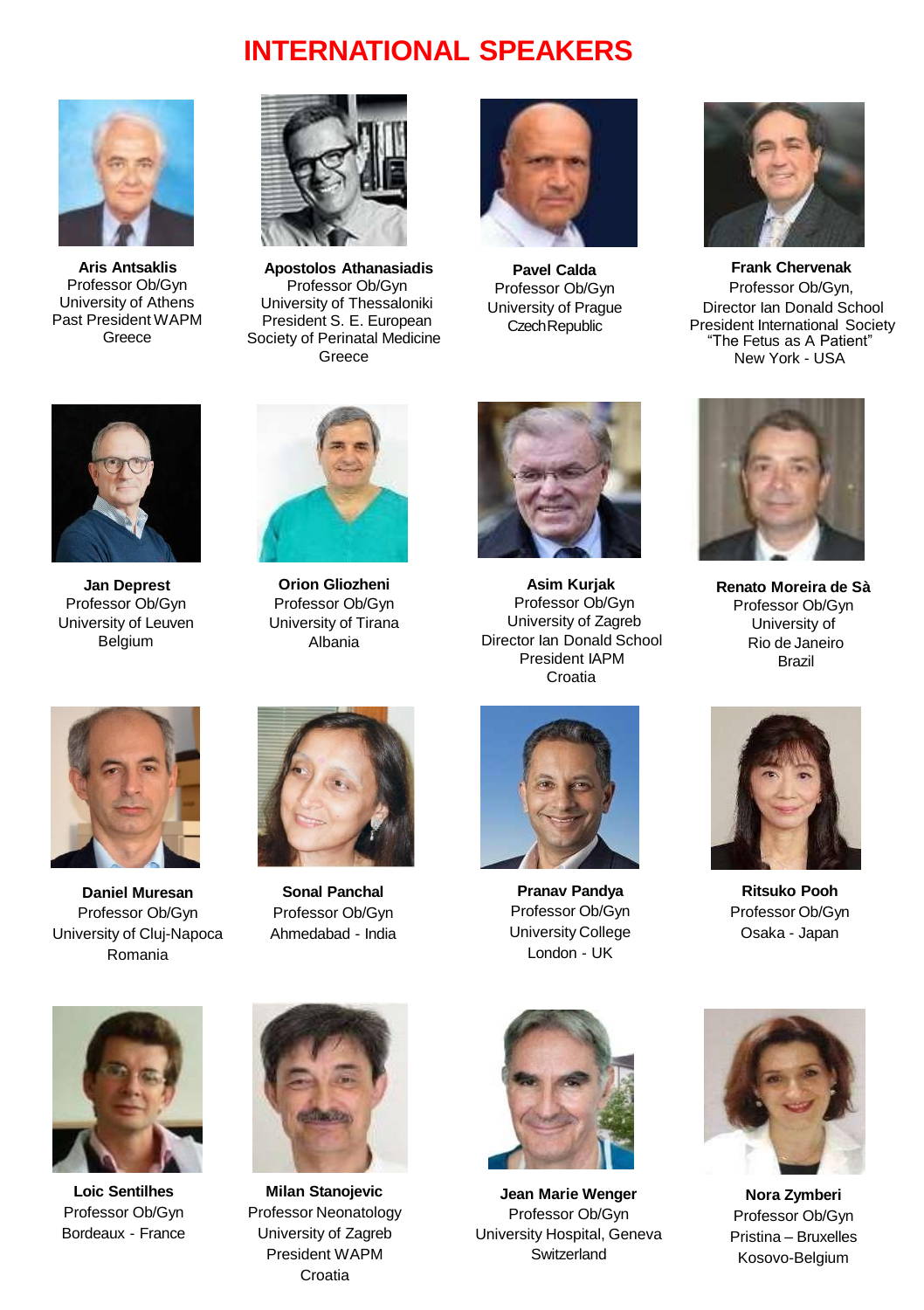# **THURSDAY 13th JUNE 14.00 – 20.30**

| 12.00-14.00                 | <b>REGISTRAZIONE PARTECIPANTI</b><br><b>REGISTRATION OF PARTICIPANTS</b>                                                                                                                                                  |             |  |
|-----------------------------|---------------------------------------------------------------------------------------------------------------------------------------------------------------------------------------------------------------------------|-------------|--|
| 1ª SESSIONE                 | ULTRASUONI IN GINECOLOGIA E PMA<br>ULTRASOUND IN GYNECOLOGY AND ART                                                                                                                                                       | 14.00-17.20 |  |
| Chairmen:                   | V. Caredda, R. Lai, G. Serra                                                                                                                                                                                              |             |  |
| A.M. Paoletti<br>A. Rubattu | Contraccezione in adolescenza e salvaguardia della salute riproduttiva<br>Contracception in adolescence and preservation of the reproductive health<br>C'è ancora un ruolo diagnostico dell'isteroscopia nella sterilità? |             |  |
| M.L. Pisaturo               | Does hysteroscopy have a diagnostic role in sterility treatment?<br>Terapia medica dei fibromi prima della PMA<br>Medical therapy of uterine fibroids before ART                                                          |             |  |
| J.M. Wenger                 | Chirurgia fertility sparing e outcome riproduttivi<br>Fertility sparing surgery and reproductive outcomes                                                                                                                 |             |  |
| G. La Sala                  | Riserva ovarica ed endometriosi                                                                                                                                                                                           |             |  |
| F. Ubaldi                   | Ovarian reserve and endometriosis<br>Età materna e ricerca della gravidanza: importanza del time to pregnancy<br>Maternal age and getting pregnant: the importance of <i>time-to-pregnancy</i>                            |             |  |
| M.C. Monni                  | Per il ginecologo curante: quando inviare al Centro di PMA?                                                                                                                                                               |             |  |
| S. Panchal                  | When should gynecologists refer their patients to an ART centre?<br>Valutazione ecografica della recettività endometriale<br>Endometrial receptivity assessment by ultrasound                                             |             |  |
| O. Gliozheni                | Embrio transfer ecograficamente guidato (video)<br>Ultrasound quided embryo transfer (video)                                                                                                                              |             |  |
| Discussants:                | G. Cau, S. Guerriero, G.B. Melis                                                                                                                                                                                          |             |  |
| 2ª SESSIONE                 | <b>HOT TOPICS IN MEDICINA PERINATALE</b><br><b>HOT TOPICS IN PERINATAL MEDICINE</b>                                                                                                                                       | 17.20-20.00 |  |
| Chairmen:                   | V. D'Addario, G. Monni, E. Viora                                                                                                                                                                                          |             |  |
| N. Persico                  | Prevenzione della preeclampsia: screening o profilassi universale?<br>Prevention of preeclampsia: screening or universal profilaxis?                                                                                      |             |  |
| A. Kurjak                   | Valutazione del benessere neurologico dei gemelli<br>Neurobehavior in twins                                                                                                                                               |             |  |
| P. Pandya                   | Dobbiamo misurare la translucenza nucale fetale a 11-14 settimane?<br>Should we measure fetal nuchal translucency at 11-14 weeks?                                                                                         |             |  |
| F. Chervenak                | Troppo entusiasmo per il NIPT?<br>Is there overenthusiasm for NIPT?                                                                                                                                                       |             |  |
| G. Monni                    | Nuovi approcci metabolomici in medicina fetale<br>Innovative metabolomic approaches to fetal medicine                                                                                                                     |             |  |
| J. Deprest                  | Diagnosi, indicazioni e prognosi nella chirurgia fetale di spina bifida<br>Diagnosis, indications and prognosis of spina bifida fetal surgery                                                                             |             |  |
| R. Moreira de Sà            | Chirurgia fetale di spina bifida: tecniche e risultati<br>Fetal surgery of spina bifida: techniques and results                                                                                                           |             |  |
| Discussants:                | A. luculano, G. Masnata, M. Stanojevic                                                                                                                                                                                    |             |  |

**Inaugurazione – Apericena di Benvenuto 20.00 Opening Ceremony – Welcome Light Dinner G. Monni, A. Kurjak, F. Chervenak, M. Stanojevic, V. D'Addario, E. Viora, A. Iuculano, V. De Robertis, G. Peppi**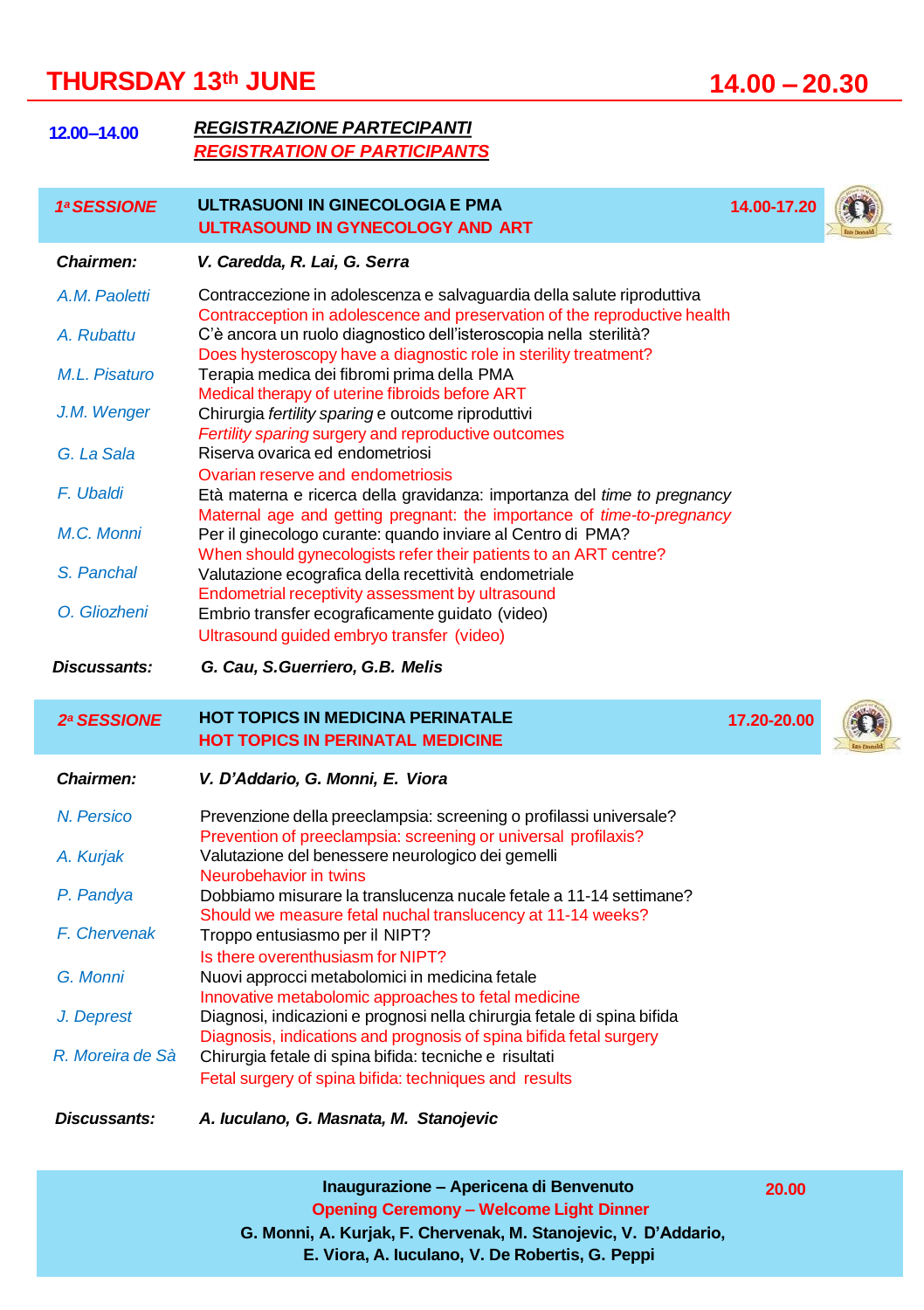# **FRIDAY 14th JUNE 08.30-14.00**

| <b>3ª SESSIONE</b> | <b>HOT TOPICS IN MEDICINA PERINATALE</b><br><b>HOT TOPICS IN PERINATAL MEDICINE</b>                                                            | 08.30-10.00 |  |
|--------------------|------------------------------------------------------------------------------------------------------------------------------------------------|-------------|--|
| Chairmen:          | G. Chessa, R. Contu, G. Peppi                                                                                                                  |             |  |
| N. Zymberi         | Screening ecografico per anomalie fetali a 20-22 settimane in Kosovo<br>Ultrasound screening for fetal anomalies by 20-22 weeks scan in Kosovo |             |  |
| D. Muresan         | L'ecografia ostetrica nella donna diabetica<br>Ultrasonography in diabetes associated pregnancies                                              |             |  |
| A. Athanasiadis    | Feto piccolo e velocimetria Doppler<br>Simplified monitoring with Doppler of the small fetus                                                   |             |  |
| V. D'Addario       | Ventricolomegalia borderline: counselling<br>Ventriculomegaly borderline: counselling                                                          |             |  |
| Discussants:       | M. Campogrande, L. Manca                                                                                                                       |             |  |
| <b>4ª SESSIONE</b> | <b>PATOLOGIE FETALI EVOLUTIVE</b>                                                                                                              | 10.00-12.30 |  |
|                    | <b>FETAL EVOLUTIVE DISEASES</b>                                                                                                                |             |  |
| Chairmen:          | R.M. Ibba, F. Manca, R. Musone                                                                                                                 |             |  |
| P. Volpe           | Cardiopatie evolutive<br><b>Evolutive cardiopathies</b>                                                                                        |             |  |
| T. Ghi             | Diagnosi prenatale della coartazione aortica: è possibile?<br>Prenatal diagnosis of aortic coarctation: is it possible?                        |             |  |
| D. Paladini        | Ventricolomegalia lieve: vi è indicazione alla risonanza magnetica?                                                                            |             |  |
| R. K. Pooh         | Mild ventriculomegaly: is it an indication for MRI?<br>Anomalie di girazione: diagnosi ecografica                                              |             |  |
| A. Sciarrone       | Ultrasound diagnosis of gyration anomalies<br>Dilatazione anse intestinali                                                                     |             |  |
| C. Peddes          | <b>Dilation of intestinal loops</b><br>Megauretere: quadri ecografici                                                                          |             |  |
| A. Iuculano        | Ultrasound imaging of fetal megaureter<br>Anomalie di crescita nel 3° trimestre e sindromi genetiche                                           |             |  |
|                    | Fetal growth anomalies in the 3 <sup>rd</sup> trimester and genetic syndromes                                                                  |             |  |
| Discussants:       | P. Martinelli, A.O. Succu, P. Virdis                                                                                                           |             |  |
| <b>5ª SESSIONE</b> | HOT TOPICS IN MEDICINA FETALE E NEONATALE<br><b>HOT TOPICS IN FETAL AND NEONATAL MEDICINE</b>                                                  | 12.30-14.00 |  |
| Chairmen:          | S. Angioni, P.L. Cherchi, A. Multinu                                                                                                           |             |  |
| V. Fanos           | Programmazione perinatale e malattie a distanza                                                                                                |             |  |
| F. Murgia          | Perinatal programming and diseases later in life<br>Nuovi biomarcatori metabolici di infertilità negli spermatozoi                             |             |  |
| M. Stanojevic      | New metabolic biomarkers of infertility in spermatozoa<br>Il ruolo dell'ecografia nella pratica quotidiana del neonatologo                     |             |  |
| P. Scollo          | Ultrasound screening in neonatology everyday practice<br>Trapianto d'utero: realtà italiana<br>Uterus transplantation: the Italian reality     |             |  |
| Discussants:       | L. Atzori, S. Fratta, A. Macciò                                                                                                                |             |  |

**LUNCH**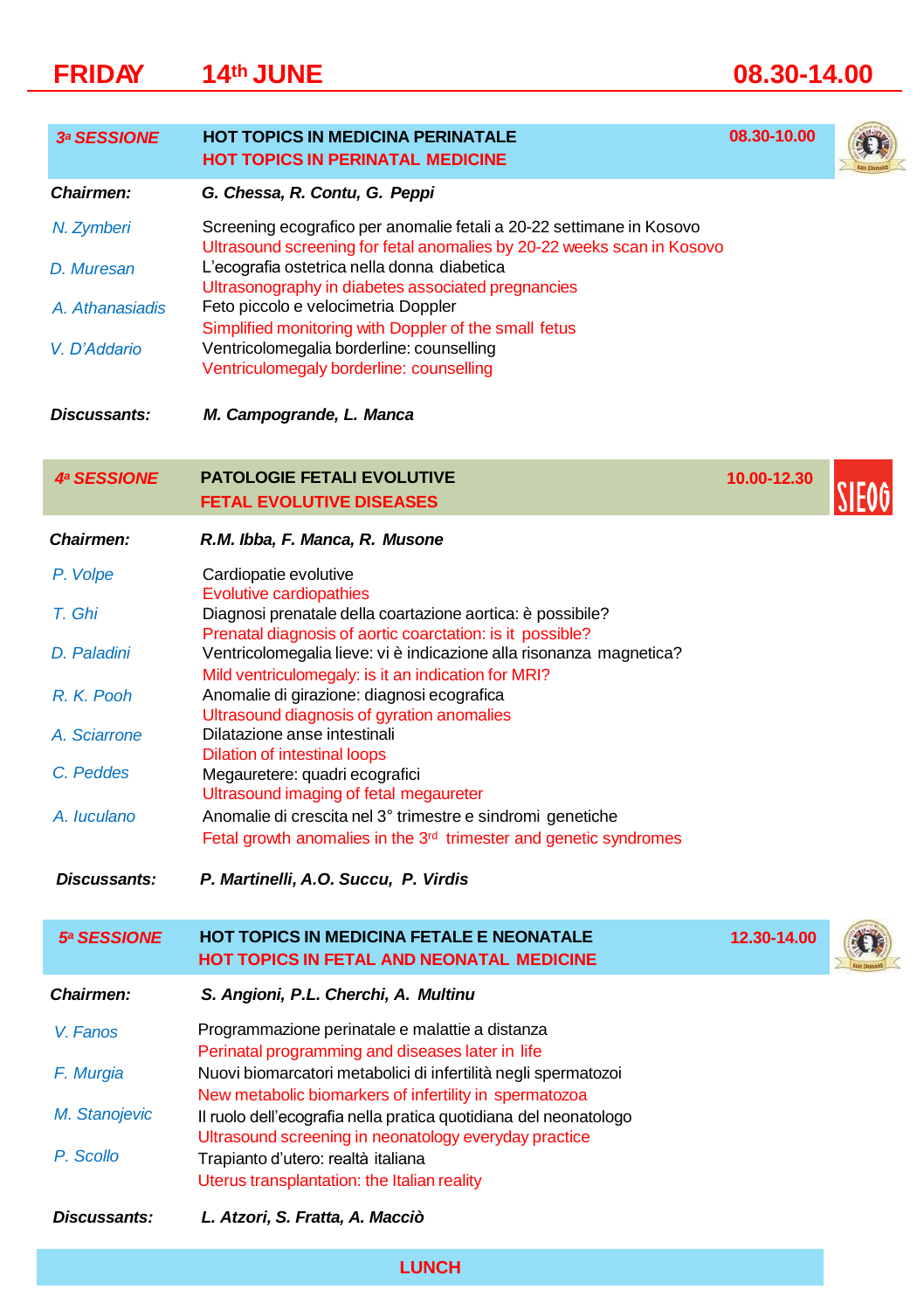# **FRIDAY 14th JUNE 15.30-20.00**

I

| <b>6ª SESSIONE</b> | <b>HOT TOPICS IN MEDICINA PERINATALE</b><br><b>HOT TOPICS IN PERINATAL MEDICINE</b>                                              | 15.30-17.50 |  |
|--------------------|----------------------------------------------------------------------------------------------------------------------------------|-------------|--|
| Chairmen:          | M. Campogrande, M. Floris, A. Rubattu                                                                                            |             |  |
| A. Antsaklis       | L'ecografia nelle gravidanze gemellari monocoriali<br>Ultrasound in monochorionic twins                                          |             |  |
| G. Cali            | Crescita fetale nelle anomalie dell'invasione placentare<br>Fetal growth and placental invasion anomalies                        |             |  |
| P. Calda           | L'outcome della gravidanza dopo embrioriduzione di gemelli<br>Pregnancy outcome after embryoreduction of twins                   |             |  |
| L. Sentilhes       | Ruolo dell'ecografia nella prevenzione del parto prematuro<br>Place of US to prevent prematurity                                 |             |  |
| A. Kurjak          | Valutazione dello sviluppo fetale con differenti approcci ecografici<br>Early human development assessed by different US methods |             |  |
| Discussants:       | E. Atzori, R.M. Ibba, P. Martinelli                                                                                              |             |  |
|                    |                                                                                                                                  |             |  |
| R. K. Pooh         | Nuove Tecniche e Immagini Ultrasonografiche<br><b>New Ultrasound Techniques and Imaging</b>                                      |             |  |

| <b>7ª SESSIONE</b>  | ANOMALIE FETALI DI DUBBIA INTERPRETAZIONE<br>TIPS AND TRICKS IN 2nd TRIMESTER US SCAN                                                   | 17.50-20.00 |  |
|---------------------|-----------------------------------------------------------------------------------------------------------------------------------------|-------------|--|
| Chairmen:           | C. Axiana, V. Corda, E. Periti                                                                                                          |             |  |
| R.K. Pooh           | Conoscenze di base e suggerimenti per la scansione US del cervello fetale<br>Basic knowledge and scanning tips of brain Imaging         |             |  |
| P. Volpe            | Difficoltà nella visualizzazione del cavo del setto pellucido<br>Difficulties in visualizing the cavum septum pellucidum                |             |  |
| N. Volpe            | La megacisterna magna<br>Megacisterna magna                                                                                             |             |  |
| V. De Robertis      | Piccoli difetti di settazione del cuore fetale: quando preoccuparsi<br>Small defects of fetal cardiac septation: when to worry          |             |  |
| F. Taddei           | Lieve discrepanza tra sezioni destra e sinistra del cuore fetale Mild<br>discrepancy between right and left sections of the fetal heart |             |  |
| <b>Discussants:</b> | N. Pirastu. R. Tumbarello                                                                                                               |             |  |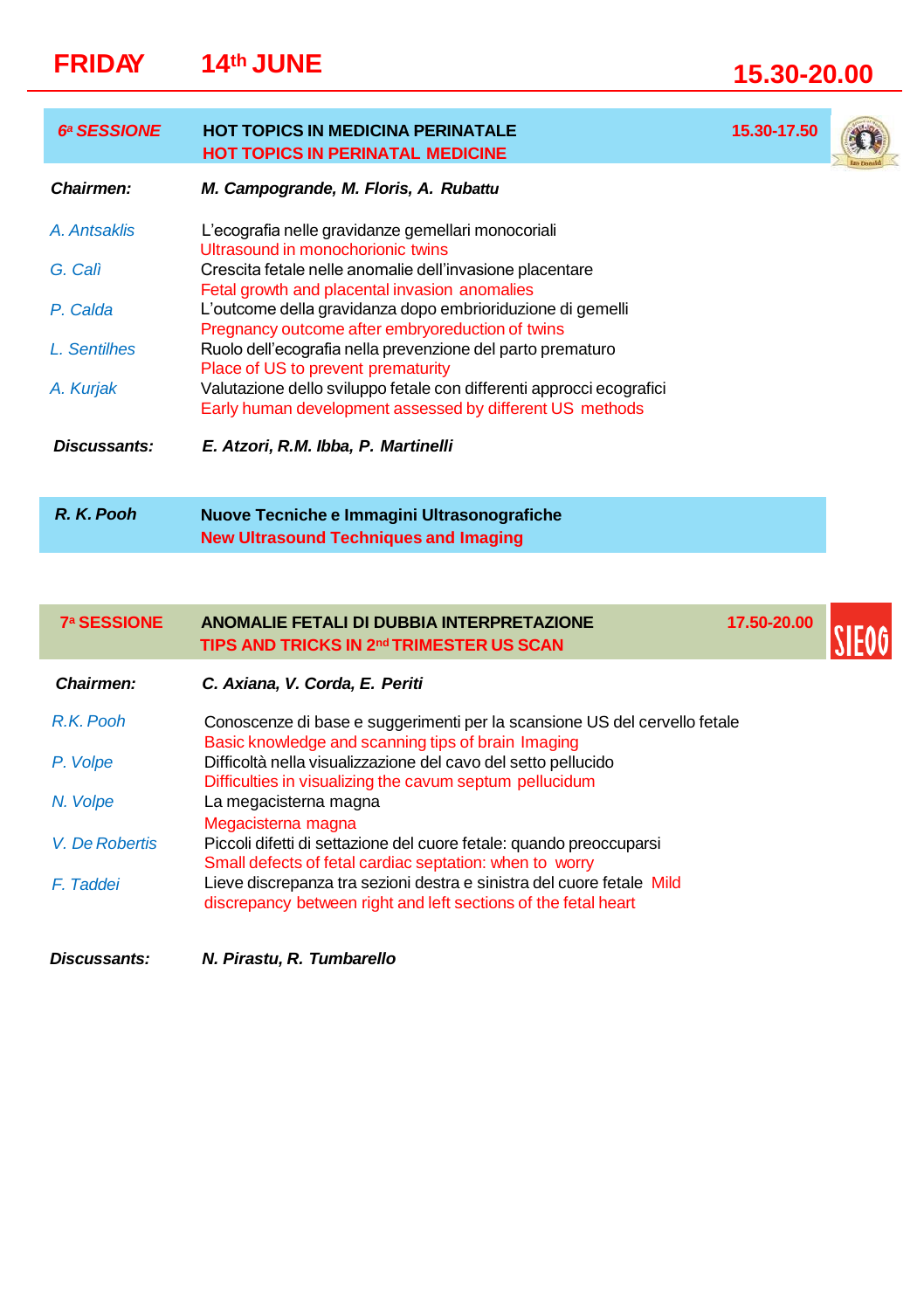# **SATURDAY 15thJUNE 08.30-14.00**

*E. Viora A. Novelli*

## *8<sup>a</sup> SESSIONE* **SCREENING IN OSTETRICIA 08.30-11.30** AOGOI **SCREENING IN OBSTETRICS** *Chairmen: A. Chiantera, G. Monni, M. Porcu, S. Sedda* Novità sugli screening ecografici e biochimici Ultrasound and biochemical screening: update Pro e contro diagnosi prenatale invasiva e NIPT Pros and cons of invasive prenatal diagnosis and NIPT

| G. Peppi      | Il punto di vista del ginecologo ospedaliero                   |
|---------------|----------------------------------------------------------------|
|               | The hospital gynecologist's point of view                      |
| G. Ettore     | La comunicazione negli screening e in diagnosi prenatale       |
|               | Communication in screening and prenatal diagnosis: counselling |
| F. Fiorentino | Test Genetico Preimpianto: screening o diagnosi?               |
|               | Pre-implantation genetic testing: screening or diagnosis?      |
| D. Arduini    | Problematiche medico-legali                                    |
|               | <b>Medical-legal issues</b>                                    |
| R. Cornaghi   | Nuove problematiche assicurative                               |
|               | New insurance issues                                           |

*Discussants: M.G. Cabitza, D. Caria, E.M. Mastinu, V. Motzo, C. Pilia, M. Pinna*

## *<sup>9</sup><sup>a</sup> SESSIONE* **11.30-14.00 RITARDO DI CRESCITA PRECOCE E TARDIVO EARLY AND LATE FETAL GROWTH RESTRICTION**

| Chairmen:      | E. Coccollone, V. De Robertis, R. Musone                                                                    |
|----------------|-------------------------------------------------------------------------------------------------------------|
| F. Labate      | Ritardo di crescita fetale precoce: etiopatogenesi e diagnosi<br>Early IUGR: etiopathogenesis and diagnosis |
| S. Visentin    | Ritardo di crescita fetale tardivo: etiopatogenesi e diagnosi<br>Late IUGR: etiopathogenesis and diagnosis  |
| G. Rizzo       | Emodinamica del feto con late FGR<br>Haemodynamics of the fetus with late FGR                               |
| T. Frusca      | Ritardo di crescita fetale tardivo: TRIAL TRUFFLE 2<br>Late IUGR: TRIAL TRUFFLE2                            |
| G.M. Maruotti  | Ruolo della cardiotocografia nell'IUGR tardivo<br>Cardiotocography and late IUGR                            |
| F. Prefumo     | Induzione del travaglio nel ritardo di crescita<br><b>IUGR</b> and labour induction                         |
| N. Chianchiano | Ritardo di crescita nei gemelli<br><b>IUGR</b> in twins                                                     |

#### *Discussants: M. Campogrande, S. Dessole, A. Multinu*

**ECM and CLOSING**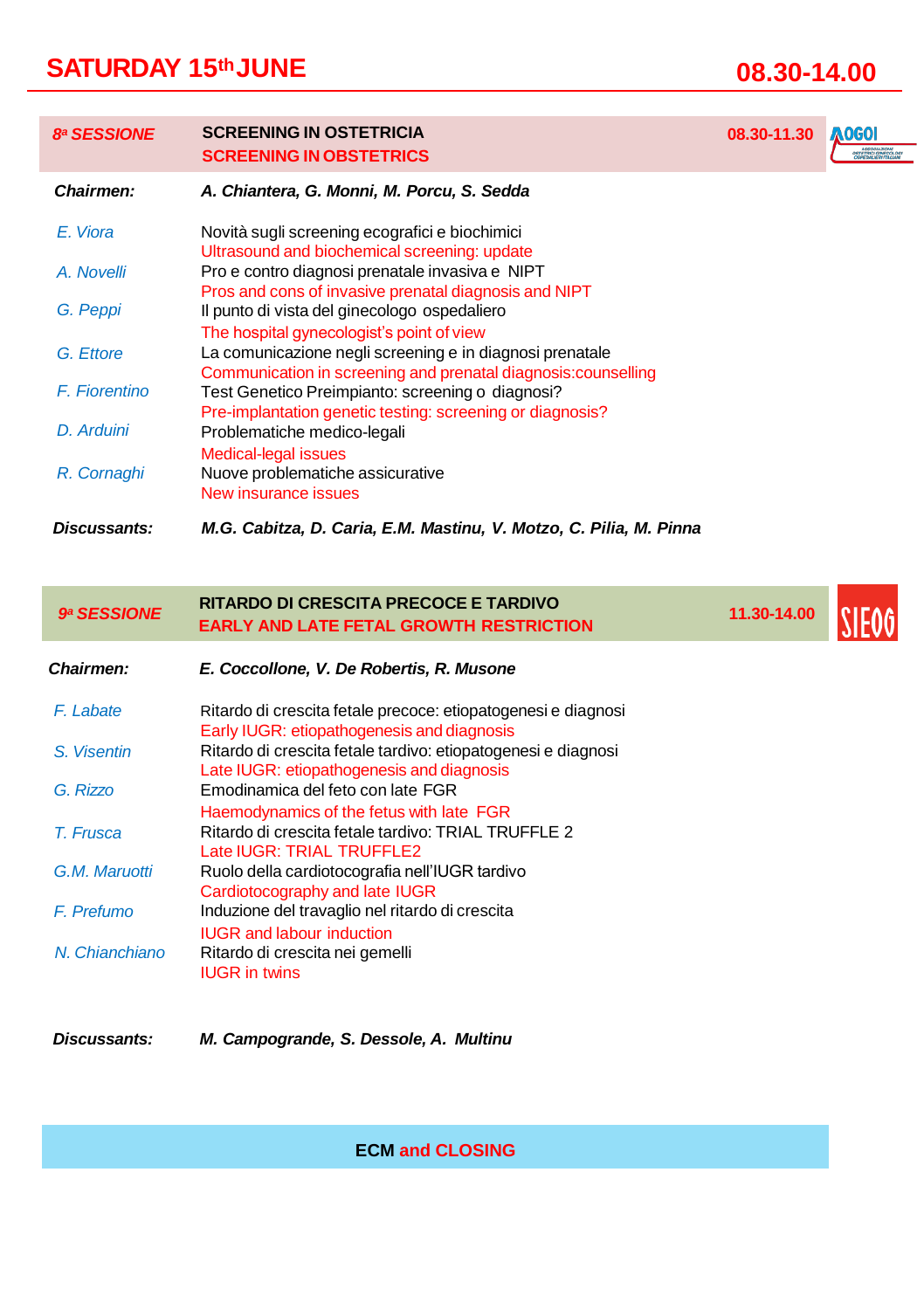# **INFORMATION**

**Sede del corso** Hotel Regina Margherita Viale Regina Margherita, 44 – Cagliari **Congress Venue** Hotel Regina Margherita Viale Regina Margherita, 44 - Cagliari

#### **ECM (solo per gli iscritti italiani)**

Il Congresso è accreditato 250 partecipanti tra Medici Chirurghi (Ginecologia e Ostetricia, Medicina di base, Neonatologia, Pediatria), Biologi e Ostetriche. Avranno diritto ai crediti ECM solo coloro che saranno presenti per l'intera durata del corso ed avranno compilato gli appositi questionari che verranno consegnati in sede congressuale alla conclusione del corso.

#### **Lingua**

Le lingue ufficiali del Corso sono l'inglese e l'italiano. Sarà presente la traduzione simultanea inglese-italiano-inglese.

#### **Language**

The official languages of the Course are English and Italian. English-Italian-English simultaneous translation will be provided during the sessions.

#### **Attestati**

Gli attestati di partecipazione verranno rilasciati, ai partecipanti regolarmente iscritti, alla fine del Corso.

### **Certificate of Attendance**

Certificate of attendance will be available at the end of the Course

#### **Area espositiva**

Nel piano superiore è allestita un'esposizione di aziende biomediche, farmaceutiche e dell'editoria scientifica. Al suo interno è prevista una coffee station.

#### **Sponsor Exhibition Area**

An exhibition of sponsor products will be present. Coffee station can be found in the exhibition area located on the first floor.

#### **Badge**

Durante lo svolgimento del Corso, tutti i partecipanti sono invitati a portare in modo visibile il proprio badge.

#### **Badge**

Badge will be given upon registration. You are kindly required to wear your name badge during all sessions

#### **Quota di iscrizione**

Medici: **€ 488,00** (IVA 22% inclusa). Ostetriche e Biologi: **€ 98,00** (IVA 22% inclusa) e include: partecipazione ai lavori scientifici, kit congressuale, attestato di partecipazione, traduzione simultanea (inglese/italiano), apericena di benvenuto del 13 giugno, light lunch del giorno 14 giugno.

## **Registration Fee**

Physicians: **€ 488,00** (VAT 22% included). Biologists and Midwives: **€ 98,00** (VAT 22% included) The registration fee includes: admission to all scientific sessions, access to sponsor exhibition area, a conference bag, a name badge, a certificate of attendance, simultaneous translation (Italian – English), welcome light dinner and light lunch.

#### **Modalità di pagamento**

Bonifico bancario a favore della Metasardinia srls, su Banca Intesa San Paolo, coordinate bancarie IBAN IT12V0306904856100000001196

ATTENZIONE: Non saranno accettati bonifici gravati da spese bancarie.

Gli assegni o le copie del bonifico, timbrate dalla Banca, accompagnati dalle relative schede, devono essere inviati via email: [segreteria@metasardinia.it](mailto:segreteria@metasardinia.it)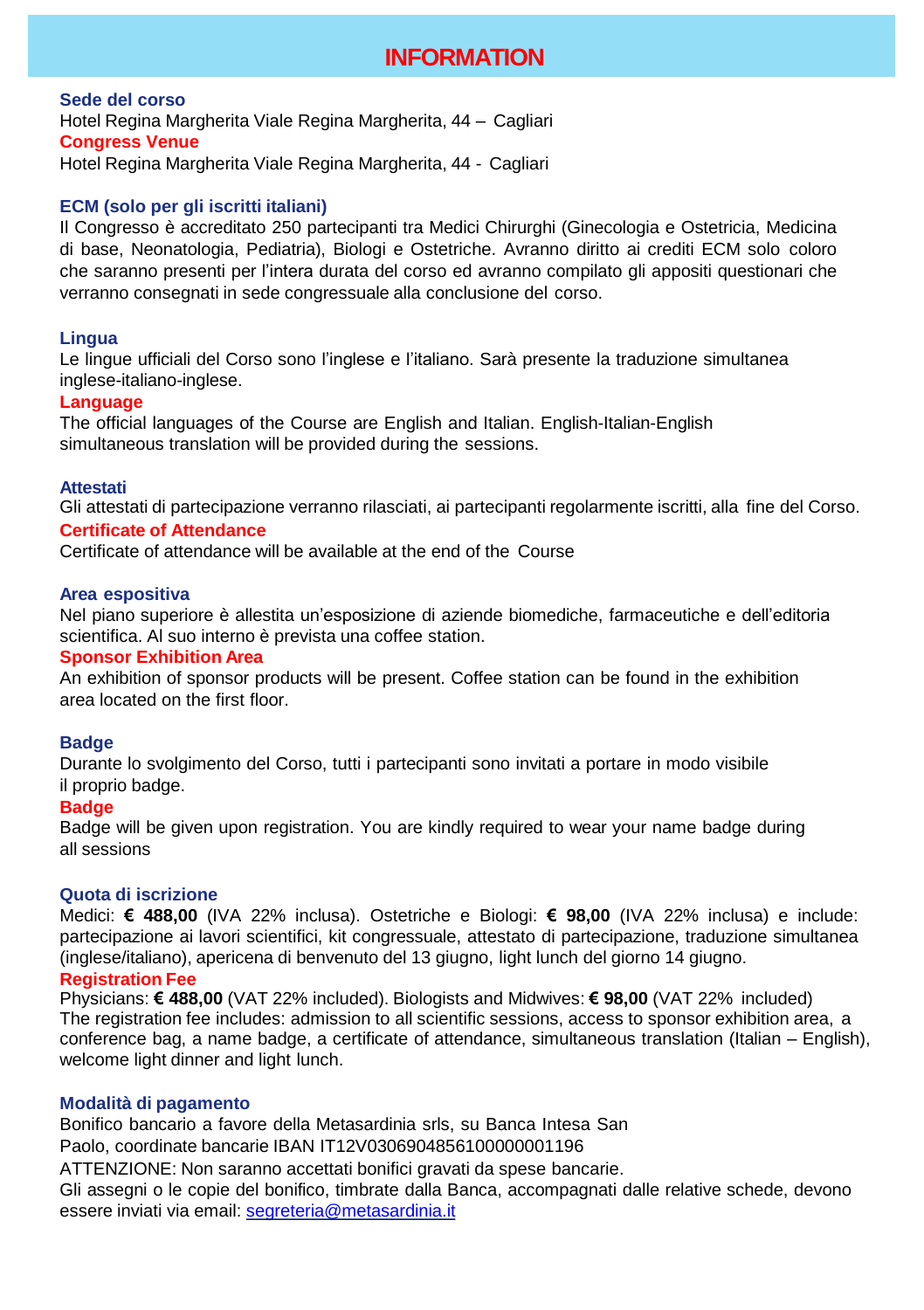#### **Payment**

Payment can be made by bank transfer. Please note that all bank costs and money transfer costs must be prepaid by the registrant. Please, be sure to pay all fees charged from your bank. We must receive your wire transfer amount in full. Please, do not forget to ask your bank to include your name as the issuer (originator) of the transference.

#### **Bank Transfer headed to: Metasardinia srls**

Banca Intesa San Paolo, Cagliari

IBAN IT12V0306904856100000001196 BIC SWIFT CODE : BCITITMM

Please, send a copy of your bank transfer via e-mail to: **[segreteria@metasardinia.it](mailto:segreteria@metasardinia.it)** otherwise the payment cannot be registered. **Cheques** are not accepted.

#### **Cancellazioni**

È previsto un rimborso del 70% sulle quote versate, per cancellazioni pervenute per iscritto alla Segreteria Organizzativa entro il 1 marzo 2019. Dopo tale data non verrà riconosciuto alcun rimborso. I rimborsi verranno effettuati dopo la chiusura del Corso.

#### **Cancellation policy**

Cancellations must be sent in writing to Metasardinia srls by 1st March 2019 in order to be refunded The 70% of the amount. Cancellations received after this date will not be refunded. Refunds will be made after the closing of the course.

#### **Sistemazione alberghiera**

Per informazioni si prega di contattare la Segreteria Organizzativa **[segreteria@metasardinia.it](mailto:segreteria@metasardinia.it)**. **Accommodation**

For further information about the accommodation please contact the Organizing Secretariat at **[segreteria@metasardinia.it](mailto:segreteria@metasardinia.it)**

#### **Variazioni al programma**

La Segreteria Scientifica e la Segreteria Organizzativa si riservano il diritto di apportare tutte le variazioni che per ragioni tecniche e/o scientifiche saranno ritenute necessarie

#### **Programme modifications**

The Scientific Secretariat and The Organizing Secretariat reserve the right to make any changes to the programme that will be deemed necessary for organizational and/or scientific reasons.

#### **Informazioni di viaggio**

#### Voli

Cagliari è collegata alle principali città italiane da diversi voli giornalieri. L'aeroporto di Cagliari – Elmas dista da Cagliari c.a.10 km.

### **Travel information**

#### By plane

Cagliari is connected to the main Italian cities by several daily flights. The Cagliari airport is just 10 km away from the town centre.